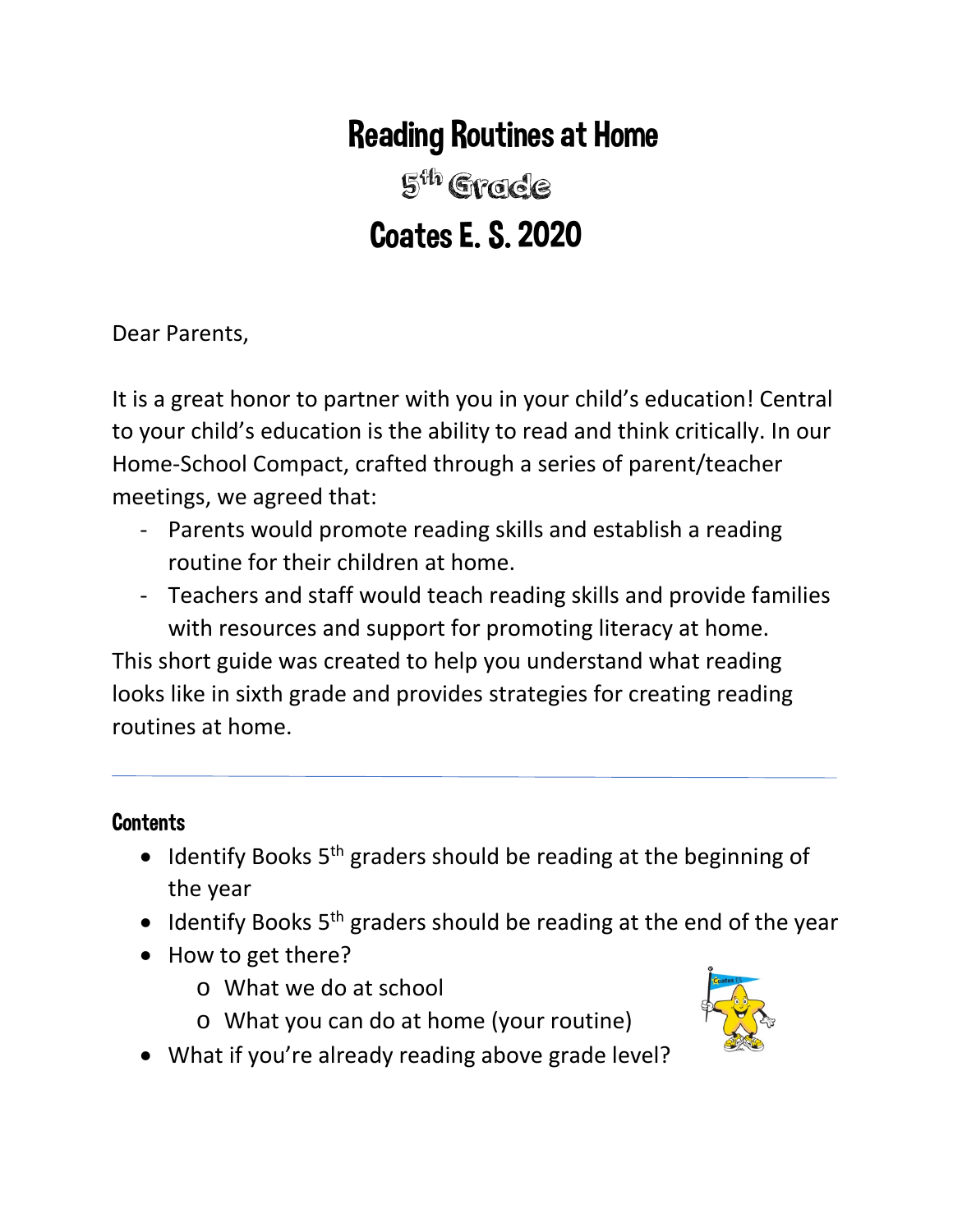At the beginning of 5<sup>th</sup> grade, your child should be reading a level 40 book. Below is an excerpt from Poppy by Avi, which is a level 40 book.

 $\rm A$  THIN CRESCENT MOON, high in the sky, shed faint white light over Dimwood Forest. Stars glowed. Breezes full of ripe summer fragrance floated over nearby meadow and hill. Dimwood itself, veiled in darkness, lay utterly still.

At the very edge of this forest stood an old charred oak on which sat a great horned owl. The owl's name was Mr. Ocax, and he looked like death himself.

Mr. Ocax's eyes-flat upon his face-were round and yellow with large ebony pupils that enabled him to see as few other creatures could. Moonlight-even faint moonlight-was as good as daylight for him.

Chapter books and novels or informational text

Language is used to set the scene instead of pictures. There is a lot of information in each chapter for the student to remember.

# Find more books at this level on the website <https://www.goodreads.com/shelf/show/level-s>

## What if my child starts the year below this level?

First, do not stress or make your child feel bad if they are not reading on grade level. This often leads to a child shutting down and avoiding reading. So what can you do?

### At Home:

- Encourage a love of reading by finding books your child can enjoy on his or her own and that you can enjoy together.
- Immerse your child in literacy by reading to them and with them, and by listening to them read. Remember, even if they aren't reading on grade level **yet,** they will eventually be able to, and may even surpass it, by discovering the joy of books and by practicing a little bit every day in a quiet environment.
- Remember, your teacher will be working with your child to address the necessary skills to improve his/her reading level as well.
- Let your child choose ANY book to read. Graphic novels (comics), magazines, sports trivia, newspapers, and books all help engage students who are reluctant to read.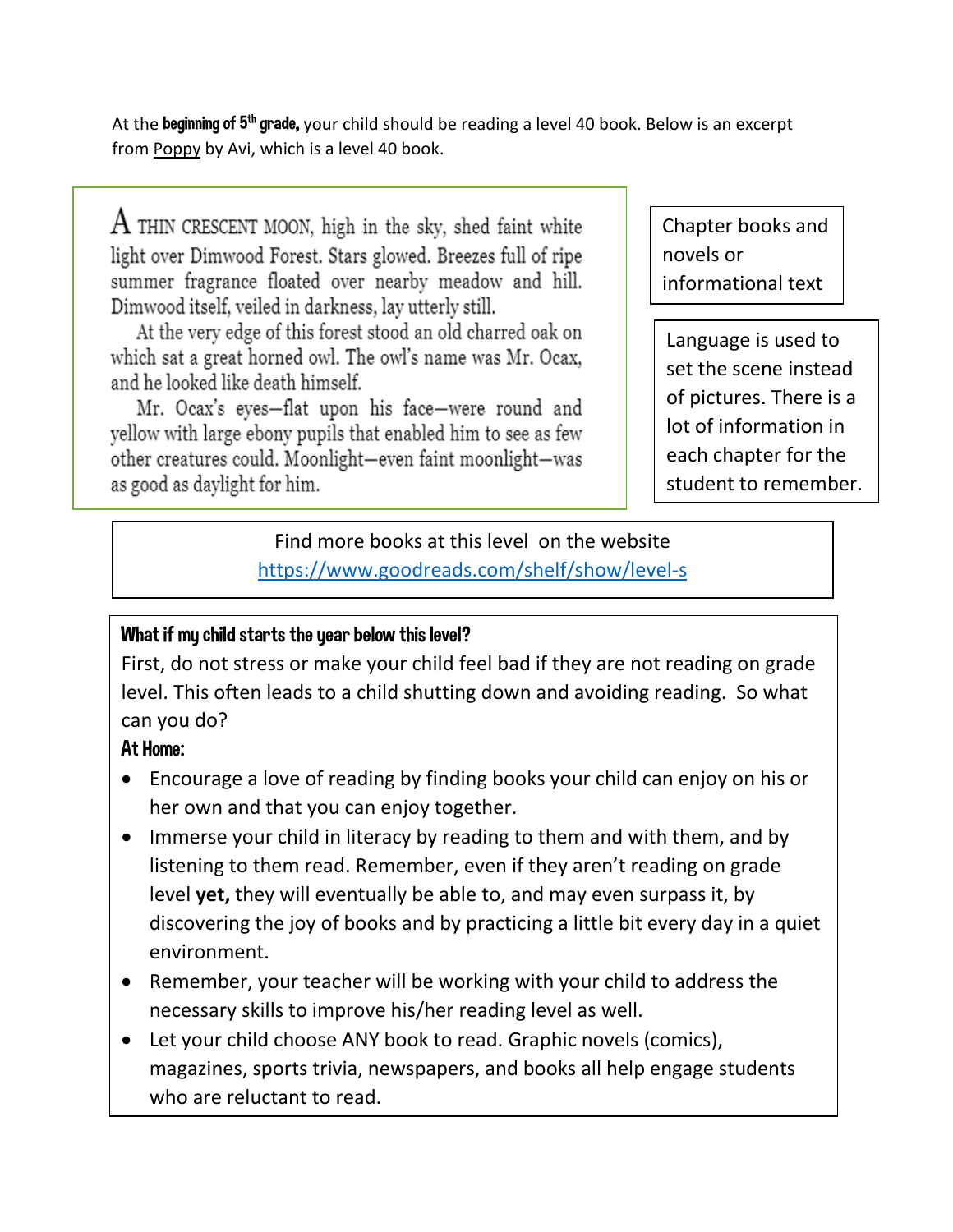At the end of 5<sup>th</sup> grade, your child should be reading a level 50 book. Below is an excerpt from Esperanza Rising by Pam Munoz Ryan, a level 50 book.

#### 1974

"Our land is alive, Esperanza," said Papa, taking her small hand as they walked through the gentle slopes of the vineyard. Leafy green vines draped the arbors and the grapes were ready to drop. Esperanza was six years old and loved to walk with her papa through the winding rows, gazing up at him and watching his eyes dance with love for the land.

"This whole valley breathes and lives," he said, sweeping his arm toward the distant mountains that guarded them. "It gives us the grapes and then they welcome us." He gently touched a wild tendril that reached into the row, as if it had been waiting to shake his hand. He picked up a handful of earth and studied it. "Did you know that when Language is often flowery (poetic), abstract, or can contain various dialects.

Many new vocabulary wordsthe student must use context clues and background knowledge for comprehension

Often historical or distant settings so the reader must understand different customs and ways of speaking

## Find more books at this level on the website <https://www.goodreads.com/shelf/show/level-u>

#### How do I find out my child's reading level?

Ask your child's teacher.

#### Should s/he only read books on this level?

No. It is important to read easier books to improve reading rate and expression. It is also important to read harder books when the topic really interests your child.

#### What is my child is already reading this level?

If your child is reading above this level, your teacher will work with your child to continue to grow as a reader. At home, encourage your child to choose chapter books, novels, and nonfiction. At this point, encourage any reading that interests your child.